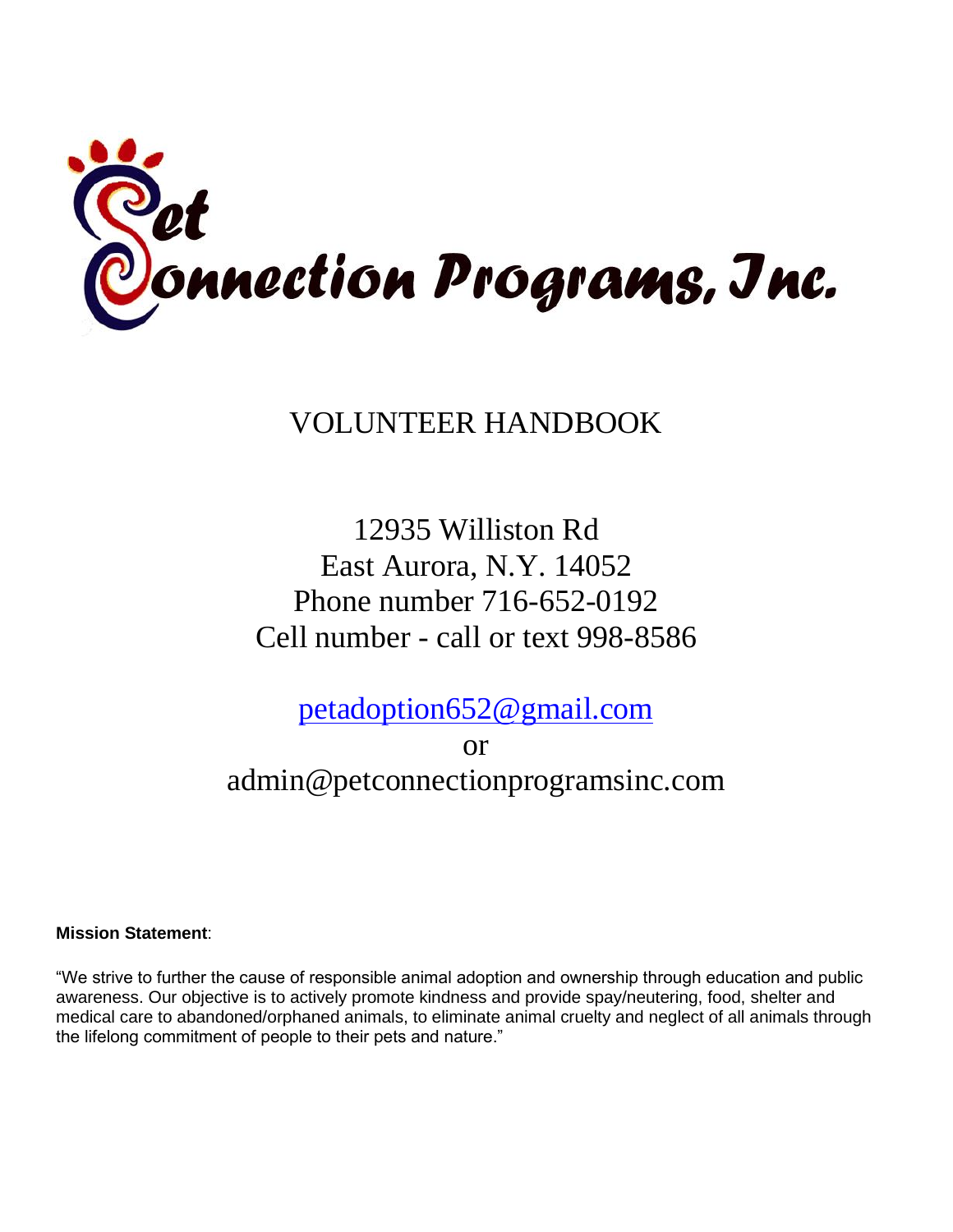#### **WELCOME**

Welcome to Pet Connection Programs, Inc. Volunteer Program. Being a volunteer is extremely rewarding, educational, exciting, and fun. You can have a huge impact on the lives of these homeless animals.

Cleaning up a neglected animal, giving them a meal, a blanket and a pat on the head will touch your heart and bring you back for more. It is so rewarding to see how the animals respond immediately to the love they receive while they are at the shelter. In many cases this is the first time someone has really cared for them.

The number of volunteers and the many ways to volunteer has grown tremendously over the years as our program has grown. Because of the volunteer program dogs & cats are socialized every day; dogs learn basic obedience training; cats and dogs have their photos posted on the Petfinder Web site; sick, injured or abused dogs and cats recuperate and most importantly, dogs and cats lives that would otherwise be euthanized are saved.

#### **Statement from our President and founder**:

"*Thank you for volunteering your time to Pet Connection. Every year we save hundreds of animals. Animals who despite the horrible circumstances that they came from, trust us to help them, and have so much unconditional love and joy to give.* 

*We could not save them without the help of volunteers like you. No matter what you do here: walk dogs, groom cats, clean the shelter, help with events or mailings, you are making a difference in their lives. And you are also making a difference in the lives of the individuals who adopt these animals as part of their families.* 

*Thank you from me, and especially from the animals, who have no voices, but through whose eyes we see how appreciative they are of all you do. "*

*Sincerely,* 

*Julie Garvey, President & founder*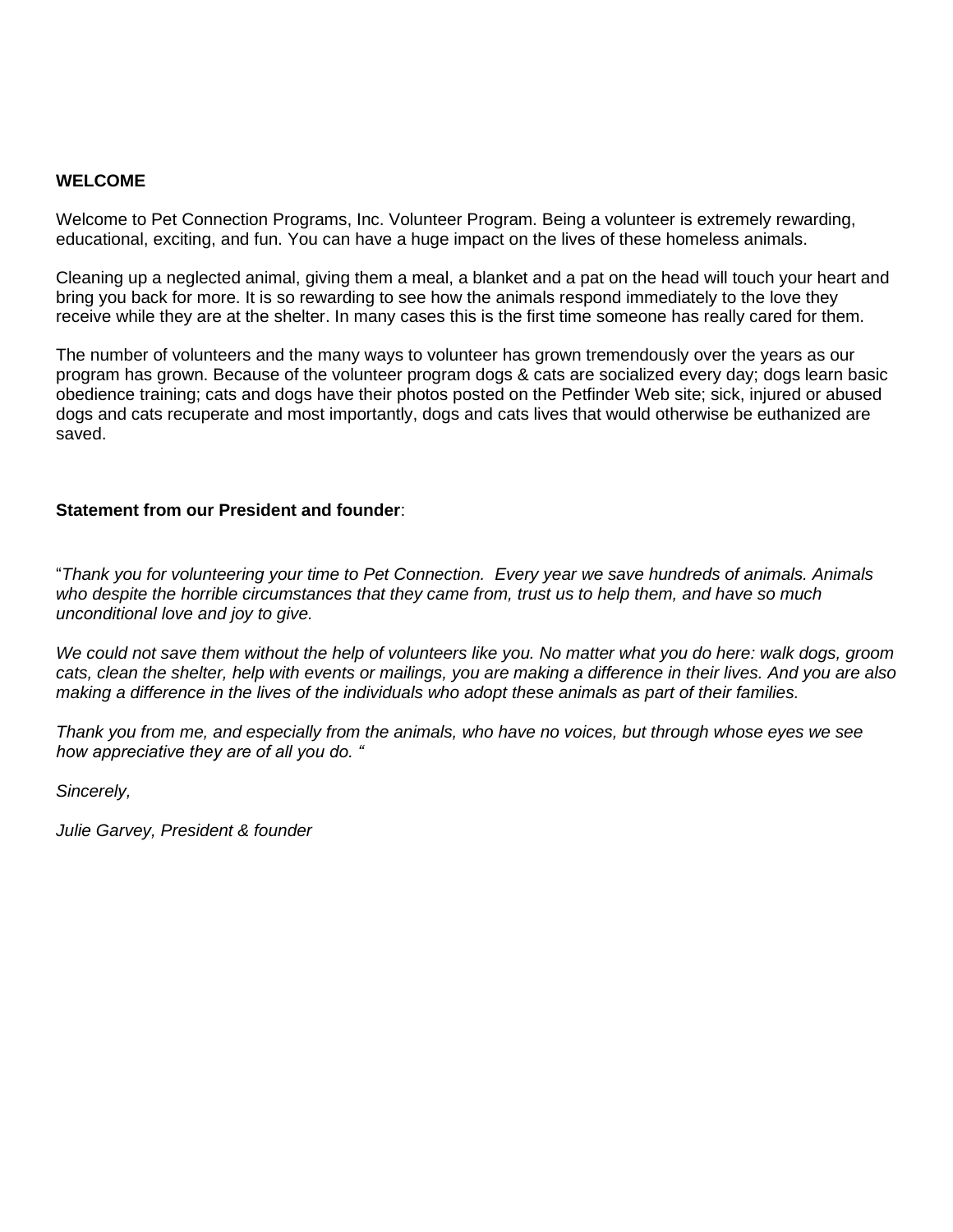#### **Volunteering with Pet Connection**

The time and energy contributed by volunteers will help keep these programs functioning. Since your support as a volunteer is so extremely important, your decision to participate must be made with the full understanding of the commitment and responsibility it demands.

This manual has been prepared for you as a reference guide. It contains information regarding our policies and procedures as well as tools for dealing with the public. Please read it carefully so you will be well equipped to answer questions knowledgeably and provide quality care to the animals at the shelter.

Thank you for giving your time and energy to the animals at Pet Connection Programs Inc. We hope the time you spend here will be as rewarding to you as it is to the animals you help.

#### **HISTORY AND GOALS** of Pet Connection Programs, Inc

Pet Connections is a private non-for-profit, 501c3 organization. Started in 1984 by Julie Garvey, agency President, Director, and Founder. The primary goal of the agency is to help pregnant and special care animals and promote public awareness.

#### **BUSINESS HOURS/PHONE NUMBERS**

Phone Number: 652-0192 Due to being a maternity we do not have hours always email us and wait for an answer The mother animals need the downtime to nurse their young. Please check signage, website, and weekly emails for updates. If you have not received an email in over a week /your email is not working try calling or emailing us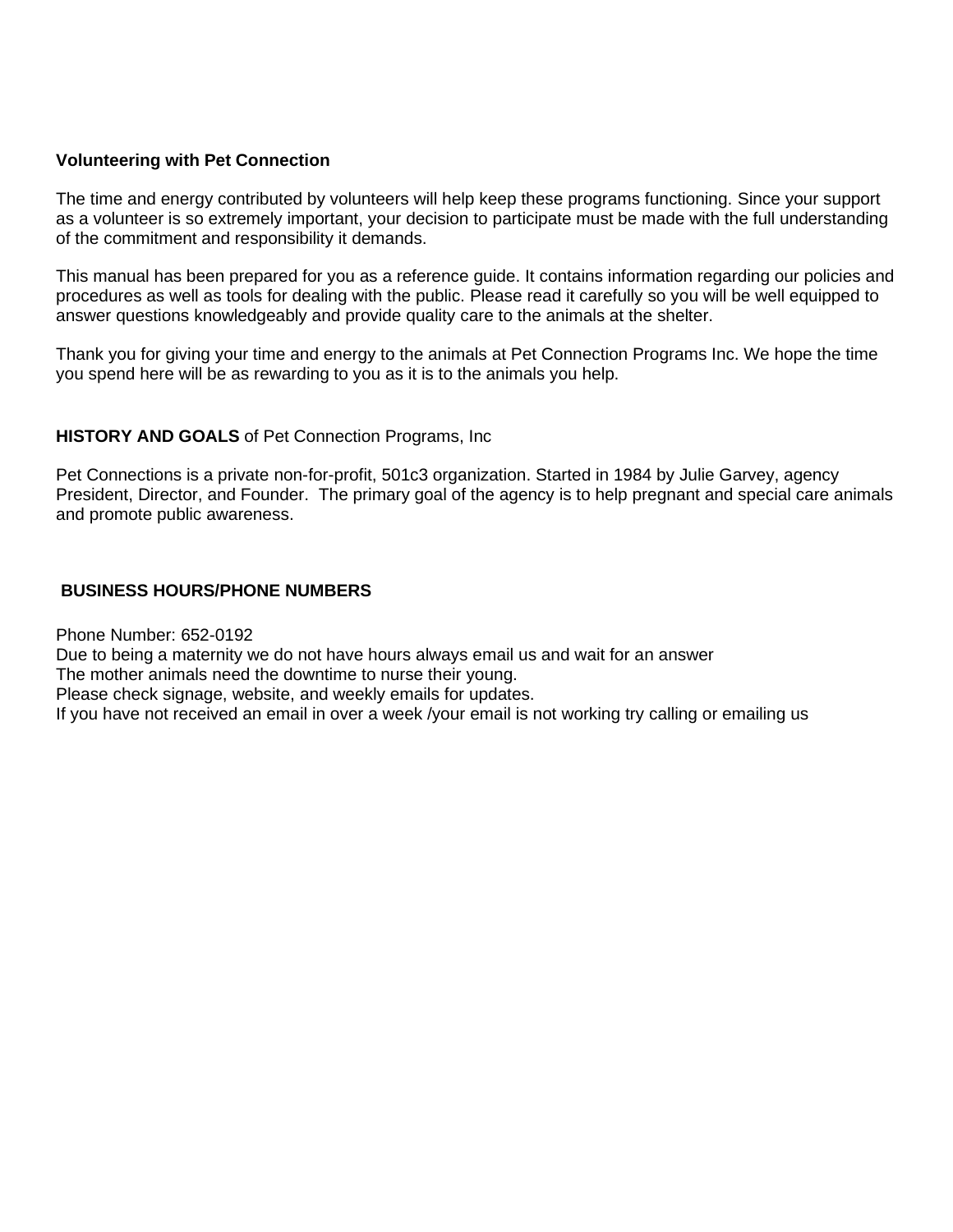## **VOLUNTEER POLICIES AND GUIDELINES**

PCPI relies on its volunteers to be dependable and effective during their volunteer hours. By meeting these commitments, the program operates smoothly, and the maximum benefit is derived for the animals.

#### **Time Commitment and Attendance**

We ask that you commit to a minimum of 5 hours a month.

All hours worked must be recorded on the volunteer hours recording sheet ("sign-in sheet") located at the adoption desk or at the event.

#### **Dress Code**

We suggest you wear jeans or casual pants and non-skid rubber-soled shoes. Clothing will may become wet or dirty, depending on your duties. When working with the public, casual, tasteful dress is recommended. It is also advisable not to wear dangling jewelry when working around the animals.

We do have Pet Connection T-Shirt – ask for one

Please use proper hygiene to prevent the possibility of spreading disease to your own pets at home. Some people may prefer to wear a specific pair of shoes when working at the shelter and change them when they arrive at their homes. Always wash your hands.

#### **Conduct**

As a representative of Pet Connection, it is important you be familiar with its policies and procedures. When dealing with customers, you must always be polite, courteous, and helpful. You also however must remember that the animals are our number one priority, and we serve them, not the public, so if you ever have concerns about a potential adopter, please bring them to the concern of Julie or a shelter staff member.

#### **Prevention**

All injuries or accidents that occur while volunteering at Pet Connection or on its premises must be reported immediately. Please report all unsafe conditions to Julie or a staff member. In addition, please do not use equipment or work with animals unless you have asked permission.

## **Off-limit Areas**

Certain areas of the shelter are off-limits to volunteers, unless specifically authorized to enter. These include whelping boxes, sick rooms – always ask permission to enter anywhere

## **Privacy**

Any information pertaining to Pet Connection records and adoptions which you may become privileged to (including names, addresses, phone numbers, etc.) is confidential and may not be discussed with others**.** Your personal information (name, address, phone number) may not be disclosed, and will not be provided to anyone unless specifically authorized by you**.**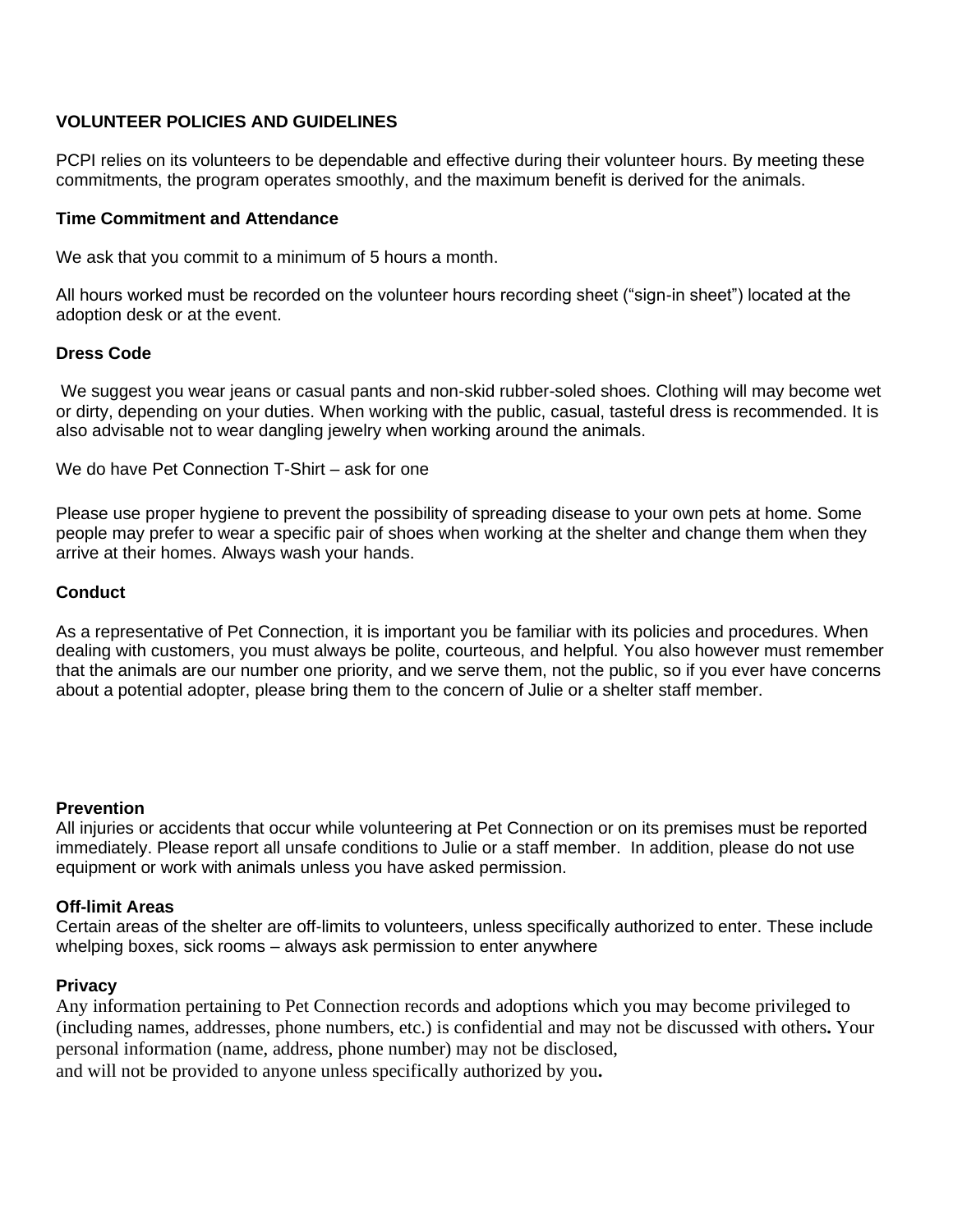## **Adoptions**

Volunteers may adopt animals from the shelter provided they complete the same application process as members of the public and are approved. Shelter animals are **never** put on hold or put a side for anyone.

# **DISEASE AND PREVENTION**

If a shelter animal shows any of the following symptoms, immediately notify a staff member Diarrhea. Vomiting. Ocular (eye) discharge. Nasal discharge. Sneezing or coughing Anorexia (loss of appetite) Lethargy (lack of energy Dehydration Abnormal gait or muscle control Excessive salivation Bleeding

# **Shelter Etiquette 101**

One of the first things you notice when you arrive at Pet Connection is that there are animals everywhere. Here are a few pointers that will keep you and the animals safe and happy.

- . I. Entering the Shelter- **Always assess the situation before opening the door**! You will be approached by many dogs (pack). Please respond in the following way:
	- a) do not make a fuss of the animals
	- b) do not show favoritism to any one animal
	- c) do not give treats in groups
	- d) do not push the animal off you or chastise them
	- e) simply walk through the area
- II. You will see many cats in the entry way. Some are not socialized, or feral cats (wild). Although some may approach you, do not attempt to pick them up.
- III. **Be careful** when driving into or out of the parking lot. Many of the cats will nest on or under your car, especially in cooler weather. Check first before pulling out, drive slowly they will move.
- IV. **Puppy handling:** Socialization is good for the puppies, but sometimes the puppies are not to be handled due to health issues, or recent surgery. Never touch another litter unless you ask.
- V. **Bad Doggie behavior**! Barking, whining, excessive rubbing against you are all behaviors that we do not want to encourage. Rewarding this behavior by calming talk (oh, baby it's ok," or other attention getting means (bad attention is still attention) is not the reinforcement

that we want to give the dogs). Correct with a sharp "no" and ignore.

- VI. **Dog fights**. They happen. Often, they are caused by something we do, or when we don't recognize the warning signs in the pack. If you get caught in a dogfight, NEVER try and separate the dogs. Throw water on them or get help. Don't ever panic & scream.
- **VII. Nursing dogs and new moms**. Their behavior can be unpredictable Even a docile dog can change behavior when feeling her babies are threatened. Be aware and give the moms space
- **VIII. Always keep the doors closed! Double check that they are closed**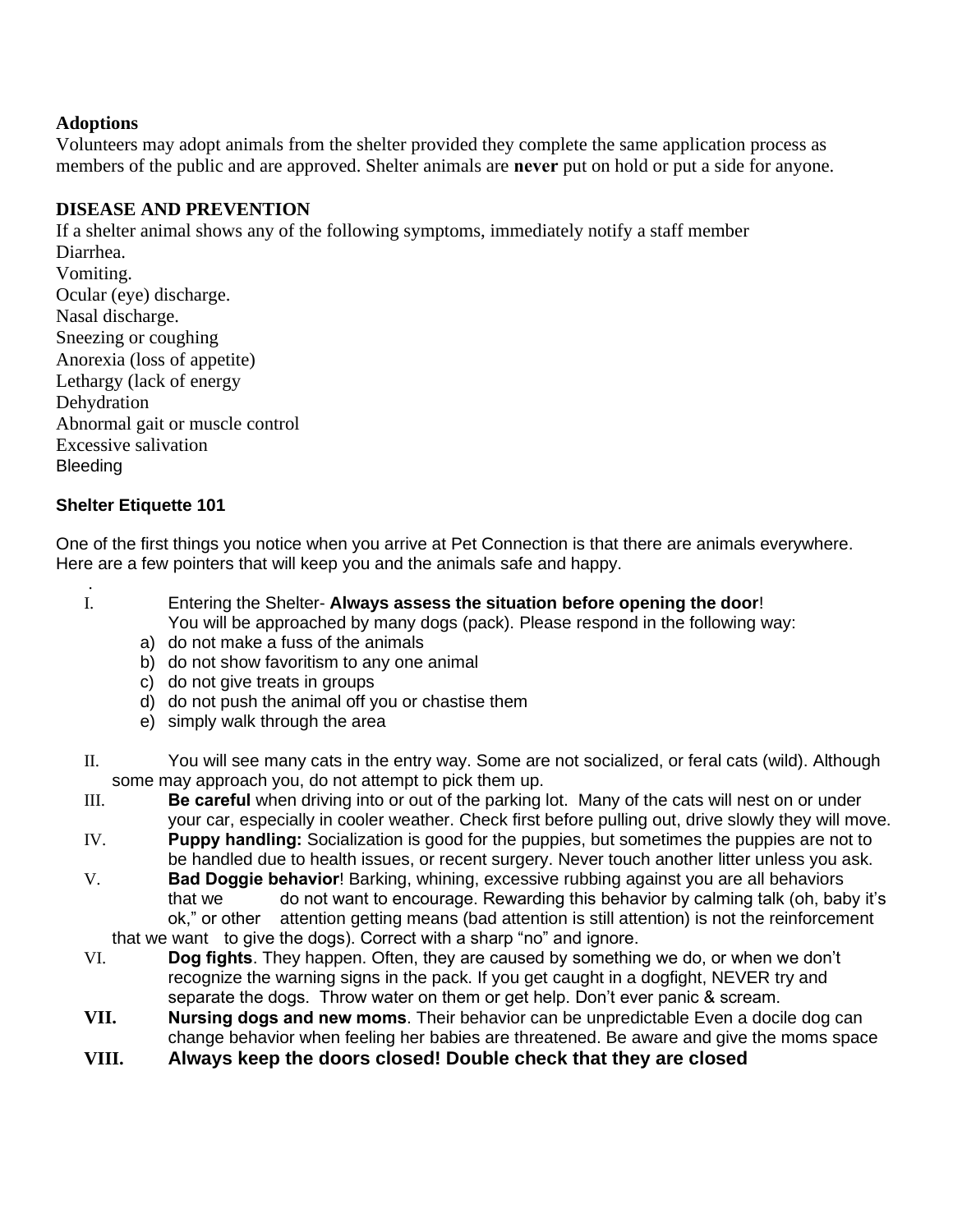## **Please listen to shelter staff!**

Shelter staff are experienced and knowledgeable about the animals and the shelter. Volunteers should understand that staff have a job to do and are the supervisors of the volunteers while they are here at the shelter. Please respect their position and listen and follow their advice and requests. You must take dogwalking lessons with our trainer before you can walk dogs

## **Dog walking rules**

- Only shelter staff can remove a dog from the kennel
- Always maintain control of the dog. Do not allow the dogs to pull you.
- Remember to disinfect your hands with anti-bacterial gel before handling another animal
- Be aware that some dogs may pull. If you can't handle the dog, don't' walk the dog
- You must be 18 years old and up to volunteer
- Please listen to shelter staff and obey all off limits signs
- Keep the dog you are walking away from other dogs or cats
- Any concerns should be communicated to the shelter staff like aggressive behavior
- **Do not bring your friends, relatives etc…**
- **They must fill out an application & sign a waiver first**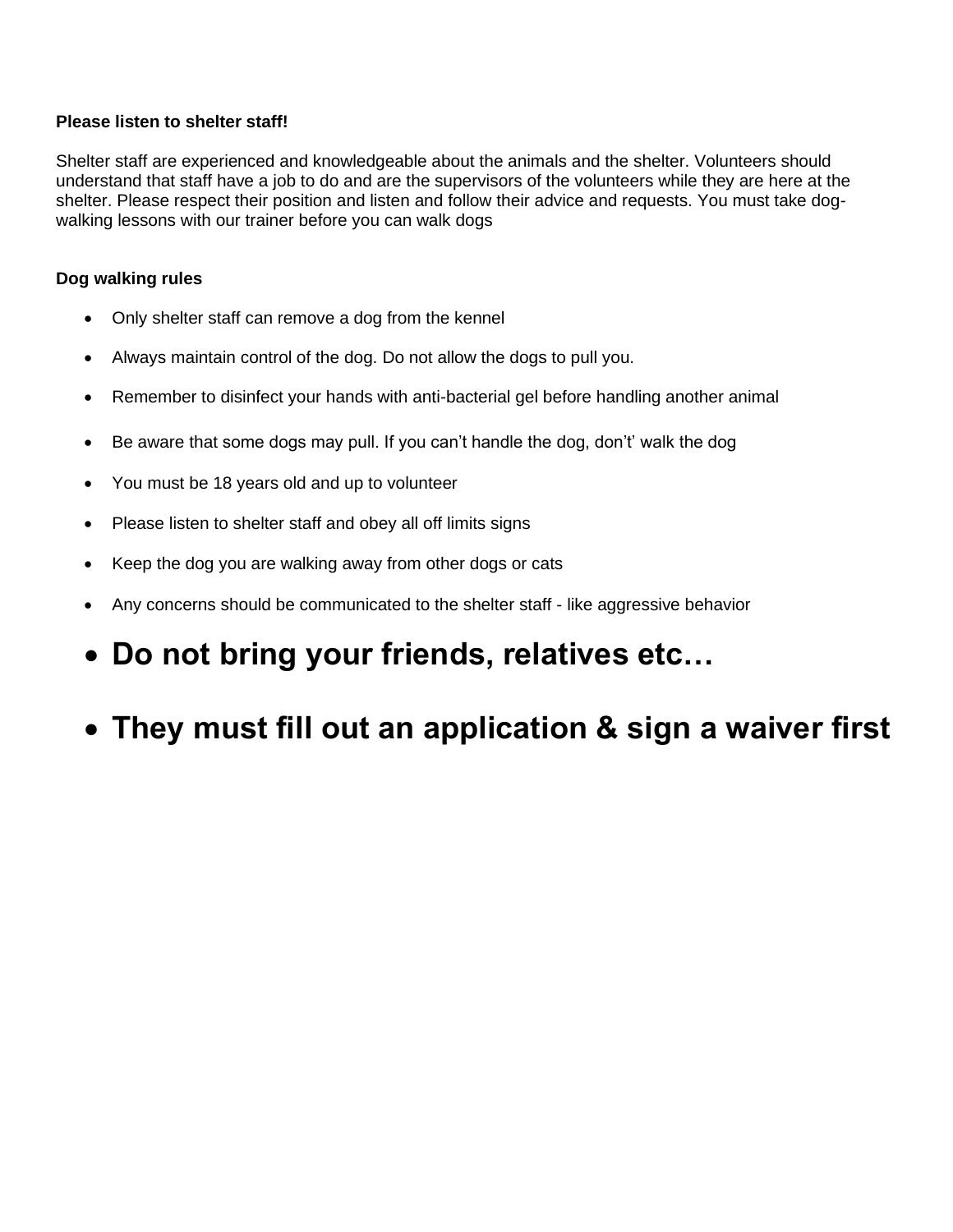## **General Questions and Answers**:

As a volunteer you should have some general knowledge about the shelter and adoption procedures in case you are asked. Here is a guide:

#### **1. What are the adoption rules?**

Adoptions are first come first served. Interested individuals complete an application online by emailing us. Adoption hours are appointment only. Approved Staff will review the application, interview

The applicant and determine if the adoption is suitable. People with other pets at home are encouraged to bring their animals for a "meet and greet". We do not take reservations or deposits on animals, and we reserve the right to refuse any adoption for any reason

#### **2. What are the fees?**

Adult dogs are \$ 90.00, puppies are \$ 180.00, kittens and cats are \$ 50.00 (unless stated otherwise) All adoptions include required vaccines (rabies and distemper), flea treatment if needed, micro-chipping, spay or neutering, pet food, a certificate for one wellness vet visit

#### 3. **Do the animals have to be spayed or neutered**?

Absolutely. All animals must be spayed or neutered

#### 4. **Do we adopt out of town?**

No. We want to be sure that our animals are vetted at our vet if needed/ no more than 45 minutes away from shelter

#### **5. What makes us different from other shelters?**

We are a non-profit that relies totally on individual donations. We are a specialty shelter that works with maternity animals. Our animals live on site and are socialized with other animals and people from the moment they arrive. We offer lots of TLC and really take the time to make sure that the home our animals will call theirs, will be theirs forever.

#### **6. How old do puppies and kittens must be before they are adopted out?**

9-10 weeks kittens, 8-9 weeks for puppies -depending on their size

#### **7. Have these animals been abused?**

Some, but not all. If we know that an animal has certain behavioral issues, we will work with the dog here and ensure that he/she is placed in a suitable home. That is why we are so careful about adoptions

8. **How can I do more, or how can other people help?** Sign up for events, spread the word about our shelter, hold donation drives, or donate financially. There are many ways to help, and we need all the help we can get!

# **9. Now that I am a volunteer can I bring anyone with me that has not attended an orientation? Sorry, everyone must take an orientation and sign a waiver**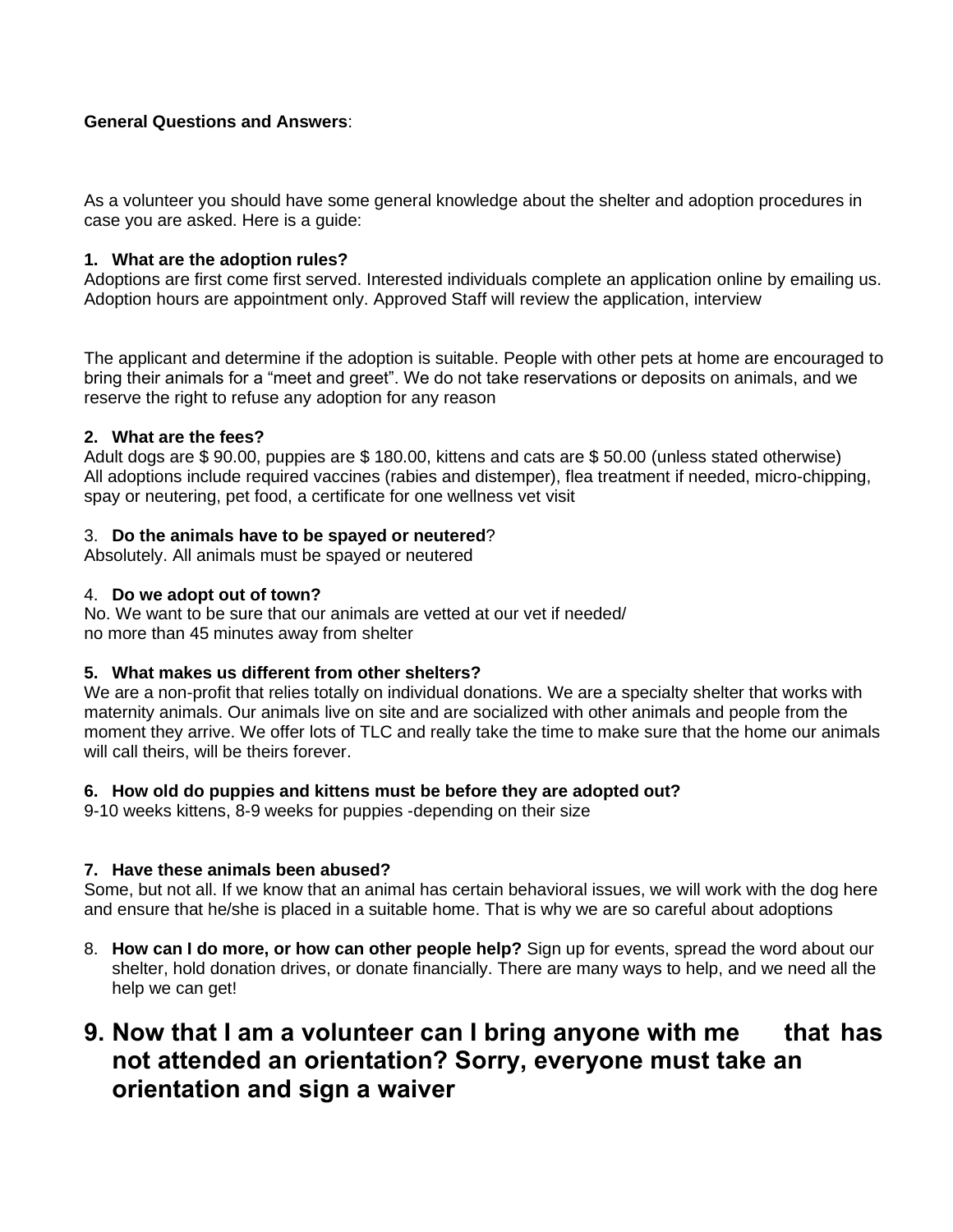# **VOLUNTEER WAIVER RELEASE FORM**

**I LETT**, agree to accept a position as volunteer worker for Pet **Connection Programs Inc (PCPI), and in doing so I agree to comply with all the policies, rules, and regulations contained in the is handbook, or which may be established in future by Pet Connection Programs Inc. I understand that failure to do so may result in termination as a volunteer.**

**I acknowledge that my services are provided on a voluntary basis, without any pay or compensation of any kind and without liability of any nature on behalf of PCPI, all services to be performed by me at my own risk.** 

**I recognize that in handling animals and performing other volunteer tasks, there exists a risk of injury including physical harm caused by animals. I agree to hold harmless PCPI from any damages or injuries that may be sustained by me in connection with my volunteer services at PCPI.** 

| Signature of Volunteer (parent if for a minor) | <b>Date</b> |
|------------------------------------------------|-------------|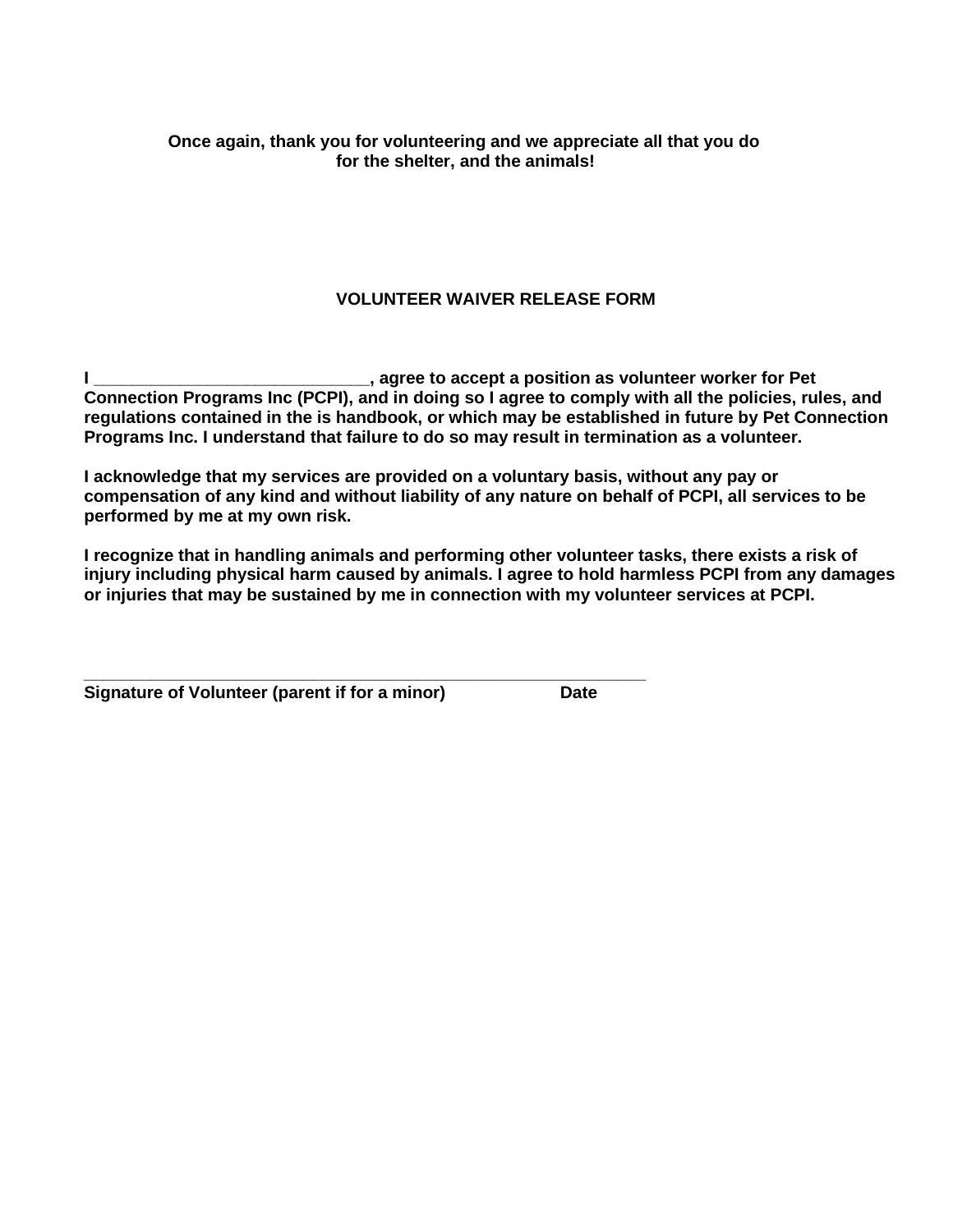# **Volunteer Application**

# Note: Children under the age of 18 cannot volunteer

even with an adult/guardian

# Also, we do not accept community service volunteers,

only permanent volunteers **Today's Date:** 

*Thank you for your interest in volunteering at Pet Connection. Before you begin as a volunteer with our organization, we want to know more about you to ensure that we effectively match your skills and experiences with our organization's needs, and that your time is put to good use here. We are glad that you are here and look forward to your assistance.*  (PLEASE PRINT CLEARLY)

|                                                        | We require volunteers to be at least 18 years of age. Are you 18 years of age or older?_____ |
|--------------------------------------------------------|----------------------------------------------------------------------------------------------|
|                                                        |                                                                                              |
|                                                        |                                                                                              |
|                                                        |                                                                                              |
|                                                        |                                                                                              |
|                                                        | We ask for a commitment of at least 1-2 regularly scheduled hours a week for volunteers.     |
|                                                        | This ensures proper staffing, as we rely heavily on volunteers. Can you commit to this?      |
| Do you have a valid drivers license? YES _____________ |                                                                                              |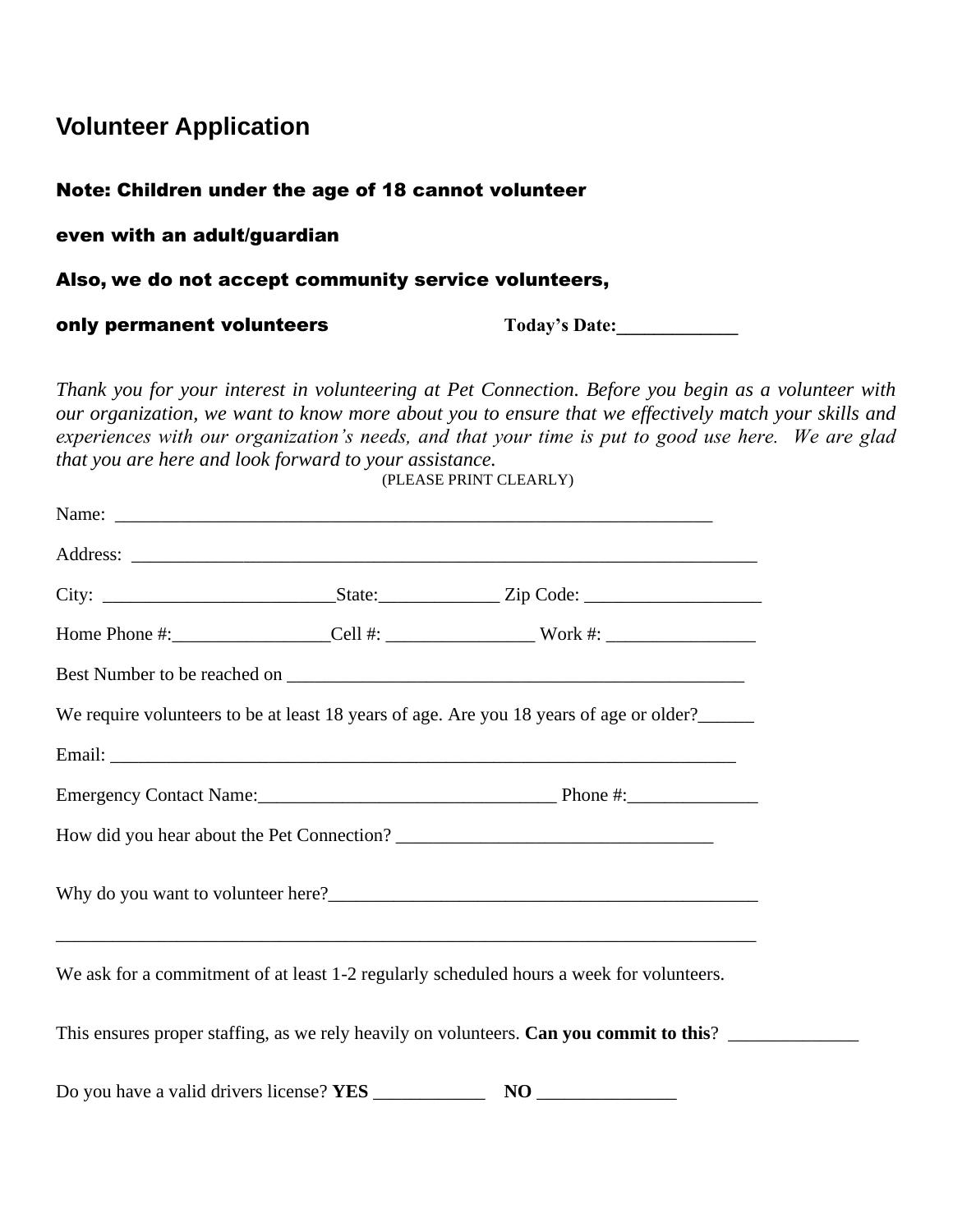If yes, would you be willing to use your vehicle to transport goods to events (Ex. Raffle Baskets, Baked Goods, Totes...) **YES\_\_\_\_\_\_\_\_\_\_\_\_\_\_\_ NO** 

Are you volunteering for an internship, graduation requirement, community service, self interest or other?

## **Please provide the hours you want to volunteer:**

\_\_\_\_\_\_\_\_\_\_\_\_\_\_\_\_\_\_\_\_\_\_\_\_\_\_\_\_\_\_\_\_\_\_\_\_\_\_\_\_\_\_\_\_\_\_\_\_\_\_\_\_\_\_\_\_\_

|      | Monday | Tuesday | Wednesday | Thursday | Friday | Saturday | Sunday |
|------|--------|---------|-----------|----------|--------|----------|--------|
| From |        |         |           |          |        |          |        |
| To:  |        |         |           |          |        |          |        |

**Special Events Only:** We know that there are people who want to volunteer but cannot commit to a regular schedule. Are you only interested in working on special events and being emailed if needed? (fundraisers, baking, grounds projects, mall events) \_\_\_\_\_\_\_\_\_\_\_\_\_\_\_\_\_\_\_\_

**\_\_\_\_\_\_\_\_\_\_\_\_\_\_\_\_\_\_\_\_\_\_\_\_\_\_\_\_\_\_\_\_\_\_\_\_\_\_\_\_\_\_\_\_\_\_\_\_\_\_\_\_\_\_\_\_\_\_\_\_\_\_\_\_\_\_\_\_\_\_\_\_\_\_** 

## Curr**ent Employment**

| I am currently employed full time. | I am currently employed part time. |
|------------------------------------|------------------------------------|
|------------------------------------|------------------------------------|

\_\_\_\_I am not working at the present time. \_\_\_\_I am retired.

I am currently a student at: \_\_\_\_\_\_\_\_\_\_\_\_\_\_\_\_\_\_\_\_\_\_\_\_\_\_\_\_\_\_\_\_\_\_\_\_\_\_\_\_\_\_\_\_\_\_\_\_\_\_\_\_\_

Current or most recent employer (if applicable):

Organization: \_\_\_\_\_\_\_\_\_\_\_\_\_\_\_\_\_\_\_\_\_\_\_\_\_\_\_\_\_\_\_\_\_\_\_\_\_ Dates employed: \_\_\_\_\_\_\_\_\_\_\_\_

Address: \_\_\_\_\_\_\_\_\_\_\_\_\_\_\_\_\_\_\_\_\_\_\_\_\_\_\_\_\_\_\_\_\_\_\_\_\_\_\_\_\_\_\_\_\_\_\_\_\_\_\_\_\_\_\_\_\_\_\_\_\_\_\_\_\_\_\_

Supervisor: The example of  $\blacksquare$  Phone:  $\blacksquare$ 

**Do you have any pets? and what are they?**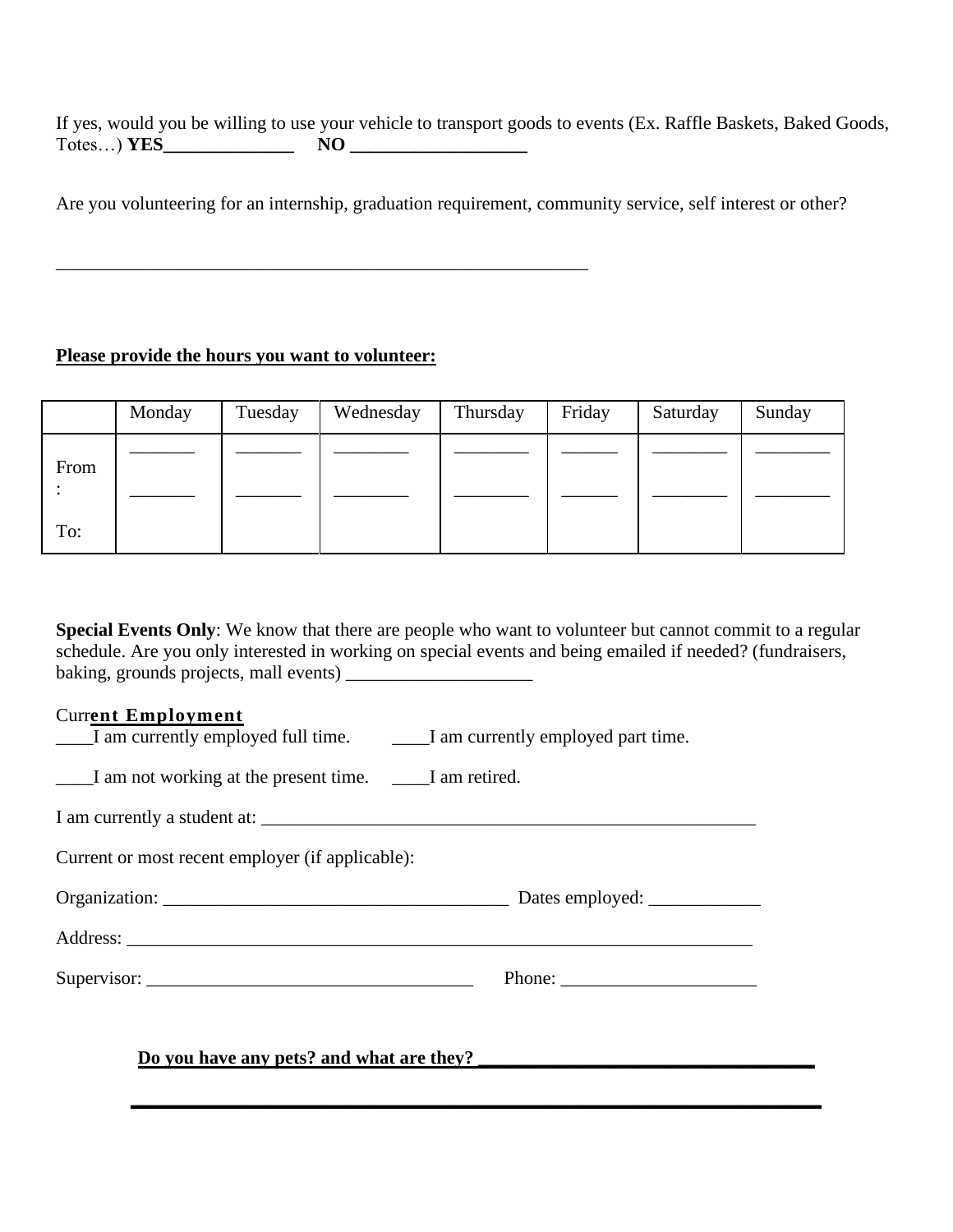**Are they spayed/neutered?** 

**If not why not?** 

What skills and experience do you bring to the Pet Connection?

\_\_\_\_\_\_\_\_\_\_\_\_\_\_\_\_\_\_\_\_\_\_\_\_\_\_\_\_\_\_\_\_\_\_\_\_\_\_\_\_\_\_\_\_\_\_\_\_\_\_\_\_\_\_\_\_\_\_\_\_\_

Have you had any formal training or education experience in animal, pet, or vet field? If yes, please describe:

## **Volunteer Experience**:

Have you ever volunteered before? \_\_\_\_YES \_\_\_\_NO

If YES, please provide the following information, starting with your most recent experience:

\_\_\_\_\_\_\_\_\_\_\_\_\_\_\_\_\_\_\_\_\_\_\_\_\_\_\_\_\_\_\_\_\_\_\_\_\_\_\_\_\_\_\_\_\_\_\_\_\_\_\_\_\_\_\_\_\_\_\_\_\_\_\_\_\_\_\_\_\_\_\_\_\_\_

|  | Phone #: $\frac{1}{2}$ $\frac{1}{2}$ $\frac{1}{2}$ $\frac{1}{2}$ $\frac{1}{2}$ $\frac{1}{2}$ $\frac{1}{2}$ $\frac{1}{2}$ $\frac{1}{2}$ $\frac{1}{2}$ $\frac{1}{2}$ $\frac{1}{2}$ $\frac{1}{2}$ $\frac{1}{2}$ $\frac{1}{2}$ $\frac{1}{2}$ $\frac{1}{2}$ $\frac{1}{2}$ $\frac{1}{2}$ $\frac{1}{2}$ $\frac{1}{2}$ $\$ |
|--|--------------------------------------------------------------------------------------------------------------------------------------------------------------------------------------------------------------------------------------------------------------------------------------------------------------------|
|  |                                                                                                                                                                                                                                                                                                                    |
|  |                                                                                                                                                                                                                                                                                                                    |
|  |                                                                                                                                                                                                                                                                                                                    |
|  |                                                                                                                                                                                                                                                                                                                    |
|  |                                                                                                                                                                                                                                                                                                                    |